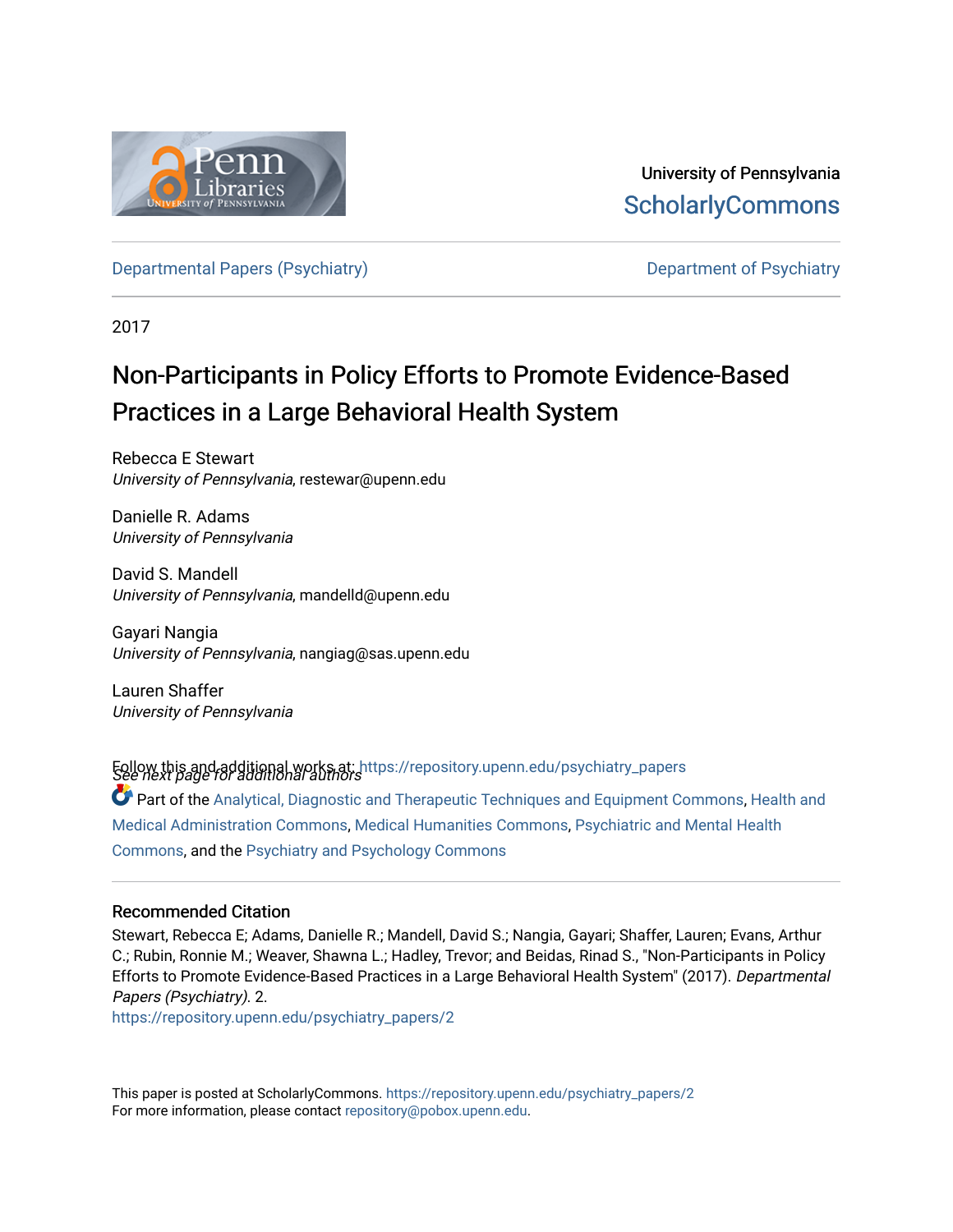# Non-Participants in Policy Efforts to Promote Evidence-Based Practices in a Large Behavioral Health System

# **Abstract**

Background: System-wide training initiatives to support and implement evidence-based practices (EBPs) in behavioral health systems have become increasingly widespread. Understanding more about organizations who do not participate in EBP training initiatives is a critical piece of the dissemination and implementation puzzle if we endeavor to increase access in community settings.

Methods: We conducted 30 1-h semi-structured interviews with leaders in non-participating agencies who did not formally participate in system-wide training initiatives to implement EBPs in the City of Philadelphia, with the goal to understand why they did not participate.

Results: We found that despite not participating in training initiatives, most agencies were adopting (and self-financing) some EBP implementation. Leadership from agencies that were implementing EBPs reported relying on previously trained staff to implement EBPs and acknowledged a lack of emphasis on fidelity. Most leaders at agencies not adopting EBPs did not have a clear understanding of what EBP is. Those familiar with EBPs in agencies not adopting EBPs reported philosophical objections to EBPs. When asked about quality assurance and treatment selection, leaders reported being guided by system audits.

Conclusions: While it is highly encouraging that many agencies are adopting EBPs on their own, significant questions about fidelity and implementation success more broadly remain.

# Keywords

evidence-based practices, system-level, policy, training initiatives, fidelity

# **Disciplines**

Analytical, Diagnostic and Therapeutic Techniques and Equipment | Health and Medical Administration | Medical Humanities | Psychiatric and Mental Health | Psychiatry and Psychology

# Author(s)

Rebecca E Stewart, Danielle R. Adams, David S. Mandell, Gayari Nangia, Lauren Shaffer, Arthur C. Evans, Ronnie M. Rubin, Shawna L. Weaver, Trevor Hadley, and Rinad S. Beidas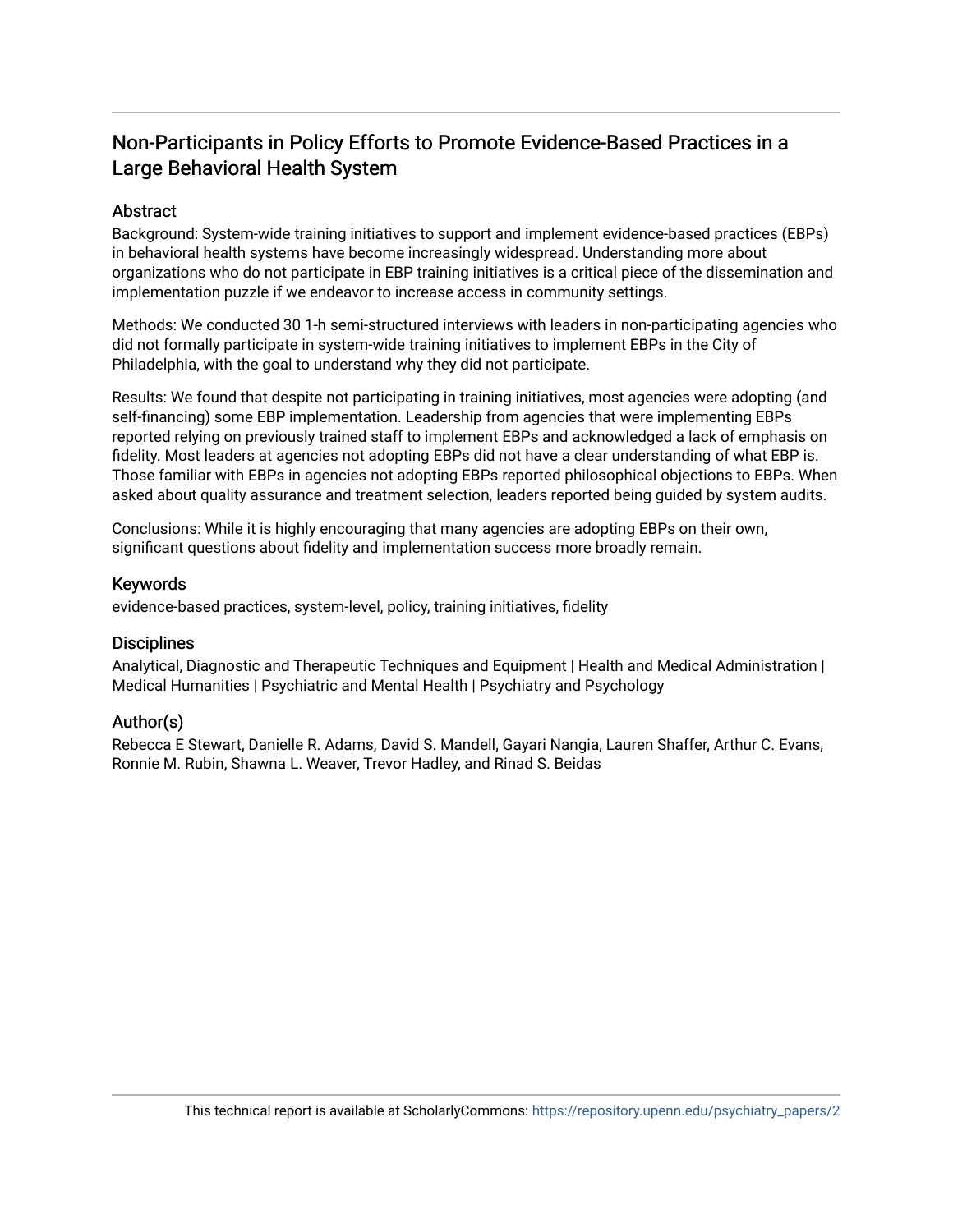# RESEARCH **RESEARCH CONSUMING ACCESS**



# Non-participants in policy efforts to promote evidence-based practices in a large behavioral health system

Rebecca E. Stewart<sup>1[\\*](http://orcid.org/0000-0002-6453-6715)</sup> (), Danielle R. Adams<sup>1,2</sup>, David S. Mandell<sup>1</sup>, Gayatri Nangia<sup>1</sup>, Lauren Shaffer<sup>1</sup> , Arthur C. Evans<sup>1,3,5</sup>, Ronnie Rubin<sup>4</sup>, Shawna Weaver<sup>4</sup>, Trevor R. Hadley<sup>1</sup> and Rinad S. Beidas<sup>1</sup>

### Abstract

Background: System-wide training initiatives to support and implement evidence-based practices (EBPs) in behavioral health systems have become increasingly widespread. Understanding more about organizations who do not participate in EBP training initiatives is a critical piece of the dissemination and implementation puzzle if we endeavor to increase access in community settings.

Methods: We conducted 30 1-h semi-structured interviews with leaders in non-participating agencies who did not formally participate in system-wide training initiatives to implement EBPs in the City of Philadelphia, with the goal to understand why they did not participate.

Results: We found that despite not participating in training initiatives, most agencies were adopting (and self-financing) some EBP implementation. Leadership from agencies that were implementing EBPs reported relying on previously trained staff to implement EBPs and acknowledged a lack of emphasis on fidelity. Most leaders at agencies not adopting EBPs did not have a clear understanding of what EBP is. Those familiar with EBPs in agencies not adopting EBPs reported philosophical objections to EBPs. When asked about quality assurance and treatment selection, leaders reported being guided by system audits.

**Conclusions:** While it is highly encouraging that many agencies are adopting EBPs on their own, significant questions about fidelity and implementation success more broadly remain.

Keywords: Evidence-based practices, System-level, Policy, Training initiatives, Fidelity

#### Background

Implementation of evidence-based practices (EBPs) has become an integral focus in behavioral health service delivery [[1](#page-8-0)–[3](#page-8-0)] due to increasing awareness that EBPs are not widely available in community behavioral health settings [[4](#page-8-0)–[6\]](#page-8-0). The implementation of EBPs could confer many advantages to the public sector including better therapeutic outcomes and improved cost-effectiveness compared with treatment as usual [\[7, 8](#page-8-0)]. The process of implementing EBPs in public behavioral health systems is complex and fraught with challenges; about half of implementation efforts fail [[9, 10\]](#page-8-0).

Full list of author information is available at the end of the article



**BioMed Central** 

© The Author(s). 2017 **Open Access** This article is distributed under the terms of the Creative Commons Attribution 4.0 International License [\(http://creativecommons.org/licenses/by/4.0/](http://creativecommons.org/licenses/by/4.0/)), which permits unrestricted use, distribution, and reproduction in any medium, provided you give appropriate credit to the original author(s) and the source, provide a link to the Creative Commons license, and indicate if changes were made. The Creative Commons Public Domain Dedication waiver [\(http://creativecommons.org/publicdomain/zero/1.0/](http://creativecommons.org/publicdomain/zero/1.0/)) applies to the data made available in this article, unless otherwise stated.

<sup>&</sup>lt;sup>1</sup>Department of Psychiatry, University of Pennsylvania Perelman School of Medicine, Philadelphia, PA, USA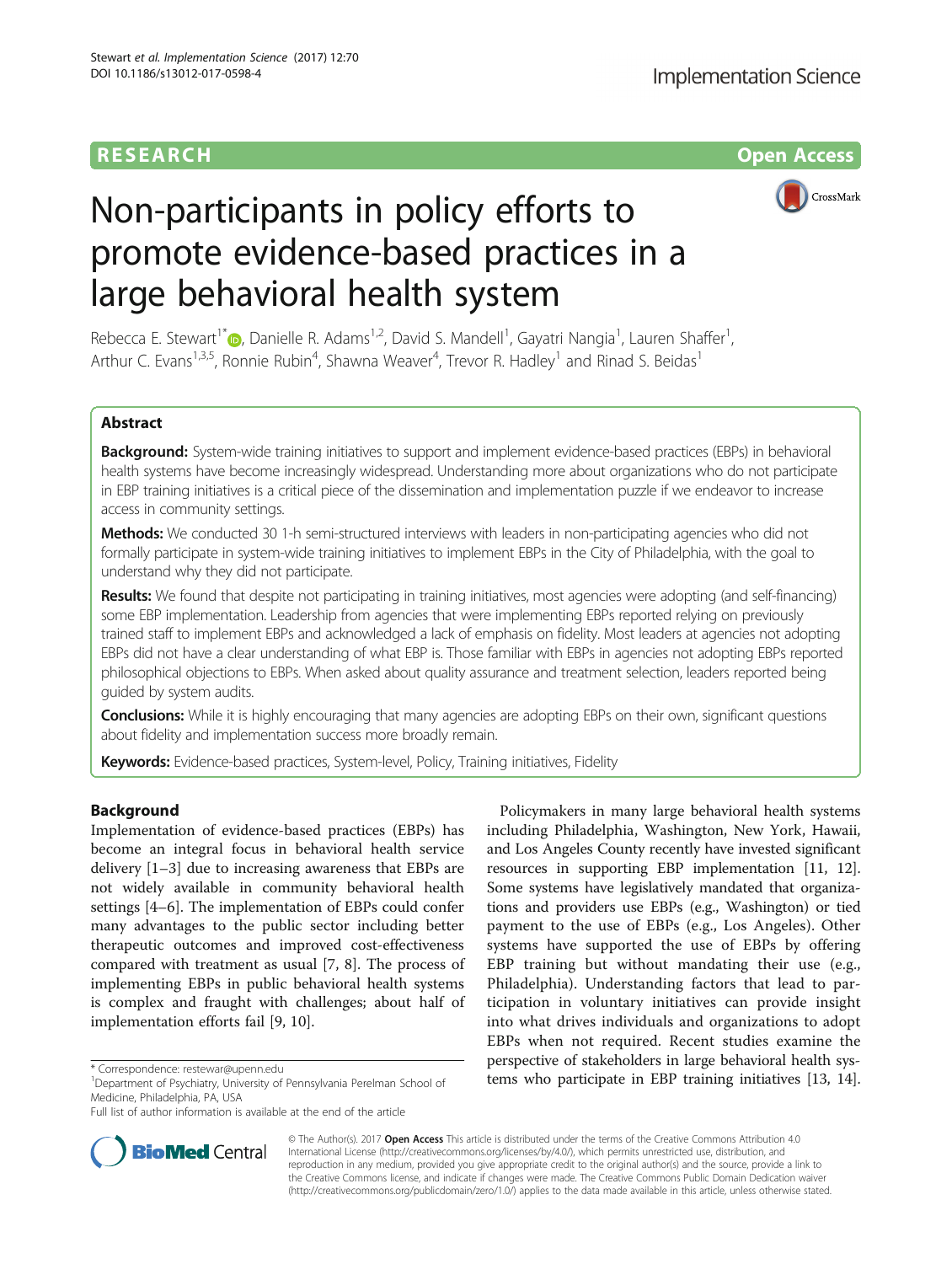Little is known, however, about those that do not participate in such initiatives [\[15](#page-8-0), [16](#page-8-0)].

For the purposes of this paper, non-participators are defined as those organizations who did not participate in formal system-led training initiatives. Non-participators may include both adopters and non-adopters of EBPs. Gaining a more granular understanding of non-participators can help us identify factors that can be targeted by tailored implementation strategies [[17](#page-8-0)]. It is likely that those that did not participate in EBP training initiatives are a heterogeneous group, and different reasons may drive nonparticipation. We hypothesize several sub-categories of non-participants, including those (1) who deliberately do not adopt EBPs, (2) who adopt EBPs but without relying on system support, and (3) who are not aware of EBPs or the training opportunities provided. The purpose of the present study was to engage with leaders of organizations that have not formally participated in system-wide training efforts to implement EBP with the goal of understanding the perspectives and experiences of the leaders of these non-participating organizations.

#### Methods

#### Setting

In Philadelphia, over the past 8 years, the Department of Behavioral Health and Intellectual disAbility Services (DBHIDS) has supported the implementation of several EBPs in select mental health and substance abuse agencies across multiple levels of care. Specifically, DBHIDS has implemented the Beck Community Initiative (cognitive therapy [[18](#page-8-0), [19\]](#page-8-0)), the Trauma Initiative (prolonged exposure, trauma-focused cognitive behavioral therapy [[20\]](#page-8-0)), and the Dialectical Behavioral Therapy Initiative. Agencies receive free training, supervision, and in the case of trauma-focused cognitive behavioral therapy, an enhanced reimbursement rate. In 2012, DBHIDS established the Evidence-Based Practice & Innovations Center (EPIC), a centralized infrastructure that supports implementation and sustainment of EBPs in the community [[16\]](#page-8-0). Approximately 50 of the 200 agencies in the Community Behavioral Health (CBH) network<sup>1</sup> have participated in one or more EBP training initiatives [\[16](#page-8-0)]. The 75% of agencies that are non-participants are the focus of the present study. These EBP training initiatives are part of a larger systemic transformational context that began in 2005, emphasizing and prioritizing the cultures, resilience, and strengths of consumer and their families in a recovery-oriented and trauma-informed framework [[20, 21\]](#page-8-0). The process through which DBHIDS selects organizations for initiatives has evolved over time. Initially, selection was largely guided by DBHIDS (e.g., larger, excelling, and failing organizations were chosen). More recently, organizations have applied for participation through a competitive request-for-applications (RFA)

process and are selected for participation by DBHIDS [[16\]](#page-8-0). All procurement opportunities are systematically distributed through the CBH Executive Director listserv. Announcements regarding the EBP initiatives are also disseminated through the (optional) CBH-News and EPIC listservs, and are posted on the DBHIDS, CBH, and EPIC websites.

#### Participants and procedure

To obtain a sample of EBP non-participating agencies (NPAs) in this system, we included in our sample all mental health and drug and alcohol treatment agencies located in Philadelphia county who (1) serve more than 100 clients yearly, (2) had not participated in one or more of the DBHIDS initiatives, and (3) had no other known EBP activity (e.g., participation in non-DBHIDS (external but formalized grant funded) EBP trainings, initiatives or implementations), resulting in an eligible sample of 51 agencies. An additional four agencies were eliminated because they closed (2) or were acquired by another agency who was an initiative participant (2).

We contacted agency leadership of each of these 47 agencies via e-mail to ascertain interest. We focused on leaders because we wanted to speak with the person at the agency who would be best acquainted with the selection, operations, implementation, and management of current and new practices. Three agencies declined participation and 11 agencies did not respond to repeated recruitment efforts. Of the 33 agencies who agreed to participate, 30 agencies were interviewed (response rate = 64%; the remaining three agencies were not responsive to scheduling requests after initially agreeing to participate). Interviews were conducted in-person by the first author between May 2015 and January 2016. Participants gave written consent and were compensated \$150 for participation.

#### Qualitative interview

We developed a semi-structured interview guide consisting of three parts. The first set of questions was exploratory and system-specific: we asked if leadership had awareness or knowledge of the system-sponsored EBP training offerings and if the agency had applied to participate in these initiatives (e.g., What has your agency's exposure been to the DBHIDS EBP initiatives? Has your agency taken part in the DBHIDS EBP initiatives?). In the second part of the interview, we asked about general attitudes towards EBP and if and how the agency had engaged in or implemented any EBP (e.g., Tell me what you think of when you hear the term EBP? Tell us about any experiences with EBP to date in your agency.). Third, we asked questions to understand more about the agency's overall treatment philosophy, quality assurance practices, treatment approaches, and population (e.g., What is the agency treatment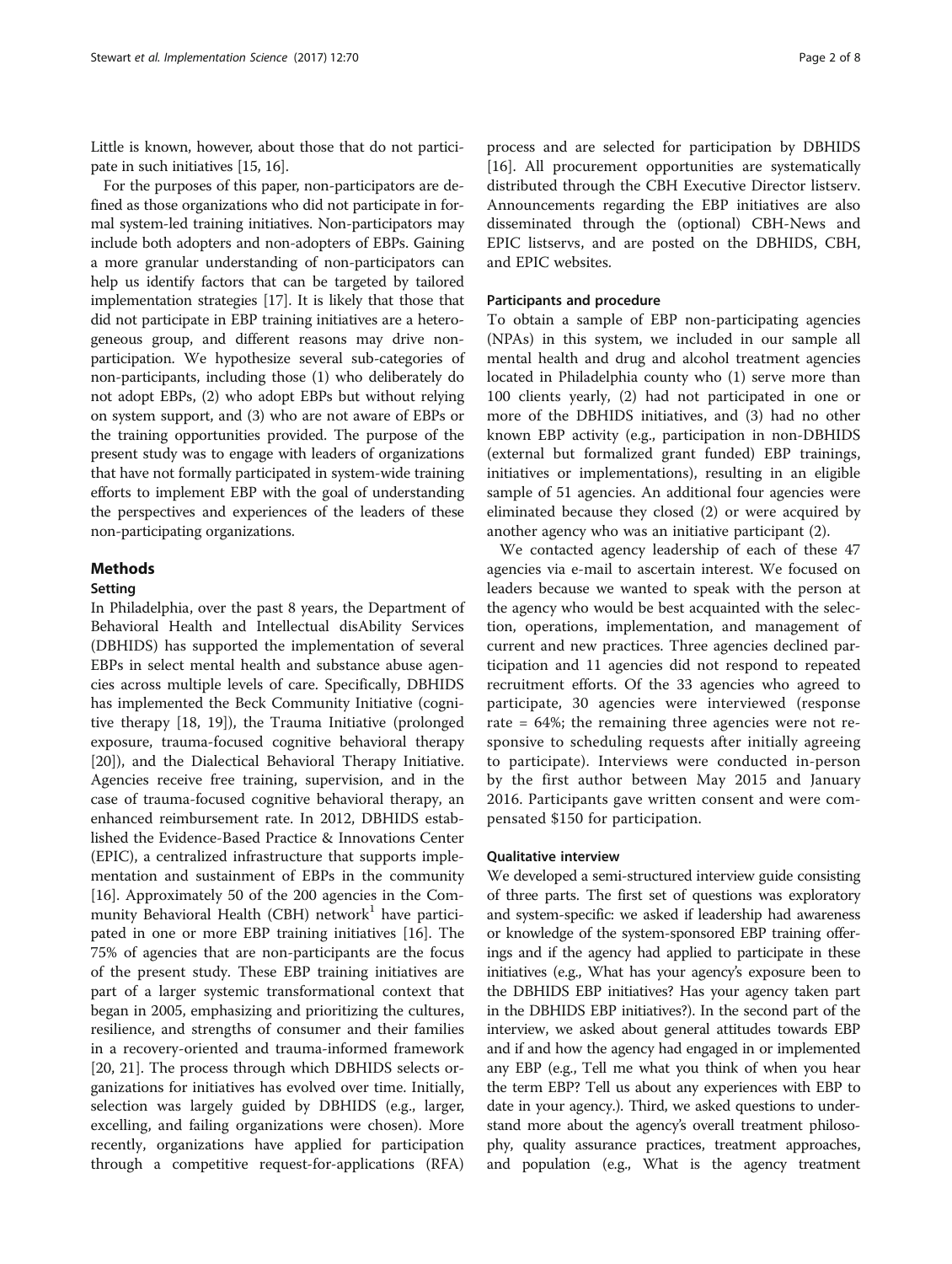philosophy or mission? How do you ensure quality of your practices/therapists?).

#### Data analysis

Grounded theory informed our overall data analytic strategy given its exploratory nature [\[22](#page-8-0)]. An iterative process was used to analyze and develop a codebook for the interview transcripts. The investigators developed a set of codes through a close reading of five transcripts that was applied to the data using an inductive approach [[23\]](#page-8-0). The coders then coded four more transcripts separately and met to adjudicate differences, create additional codes, develop coding rules, consolidate redundant concepts, and finalize the codebook. Coders used NVIVO qualitative data analysis software. Once coding was complete, a random 20% of transcripts were coded by two investigators and the inter-rater reliability was found to be excellent ( $\kappa$  = .98; [[24\]](#page-8-0)). The first author read through the coded nodes and produced memos including examples and commentary regarding emergent themes within the nodes. Finally, the first and last authors conducted consensus coding. The interview and codebook are available by request from the first author.

A central question to this research was whether the NPAs were adopters or non-adopters of EBP. We coded an agency as an "adopter agency" if the leadership interviewed described his or her agency or at least one therapist as engaging in any practice listed as an EBP on the Substance Abuse and Mental Health Services Administration National Registry of Evidence-based Programs and Practices [[25](#page-8-0)]. Agencies in which leaders did not endorse implementing any EBP reported in this National Registry were coded as "non-adopters." Based on the transcripts, the first author sorted the 30 agencies into the two categories, and the last author categorized a randomly selected subset (20%) with 100% reliability to the first author.

#### Results

#### Participants

Characteristics of the leaders and the agencies they represented are denoted in Table [1](#page-5-0), column 1. Leaders included 24 executive directors/CEOs and six clinical directors.

#### Knowledge of EBP initiatives

The first question of our investigation is if the NPAs held knowledge about the initiatives. Most NPAs (60%) were unaware of the DBHIDS EBP training initiatives ("never heard of them") and expressed interest in hearing more information. Of the agencies who knew about the EBP initiative opportunities, 67% had not applied to take part in initiatives due to time constraints associated with participating in the initiative and/or completing the

application, or disinterest in the training opportunity. The remainder (13%) had applied to the initiatives and were rejected or in the midst of the application process.

#### Adopter/non-adopter categorization

A second question of this investigation is if NPAs were adopting EBPs despite their non-participation in the system-led training initiatives. The results of our EBP adopter categorization are as follows: Of the 30 NPAs, we classified 20 (67%) as EBP adopter agencies and 10 (33%) as EBP non-adopter agencies. Adopters and nonadopters were equally aware of the EBP initiatives, and a significant minority of adopters had applied or were applying to the initiatives. Fisher's exact tests revealed no differences on the demographics of adopters and nonadopter leaders or agency characteristics (All  $ps > .30$ ; see Table [1\)](#page-5-0).

#### Adopter agencies

A list of interventions named by the adopter agencies can be found in Table [2](#page-5-0). Adopter agencies represented agencies who were adopting EBP outside of system-led training initiatives. Adopter agencies reported two major themes including a reliance on the prior training and qualifications of their staff in order to practice EBP and a lack of emphasis on fidelity.

#### Competence of staff

Leaders from adopter agencies asserted that they hired only qualified therapists ("professional staff") with "EBPoriented attitudes" who acquired training in graduate school. As one supervisor noted, "We only hire masterslevel clinicians and I find that that's (EBPs) what their training has been." Agency directors acknowledged paying for some training (internal, external, or online) but primarily relying on "teach-backs" to train the rest of the staff. As one described: "We can't directly have someone like [the University of Pennsylvania] train contractors. That's impossible, but it's sort of the Jesus model. Jesus and his apostles train the trainers who all very much commit and go out and proselytize." Leadership from adopting agencies also noted that securing outside grants to finance trainings was important as was culture change.

#### Fidelity

Most agency leaders reported that fidelity to EBP was not prioritized in their agencies: "We don't get crazy about fidelity." Fidelity was often viewed as not feasible in community behavioral health. As one clinical director described: "I try to teach these rigid [cognitive therapy] protocols to my therapists and they say, 'This won't fly with my guys.'"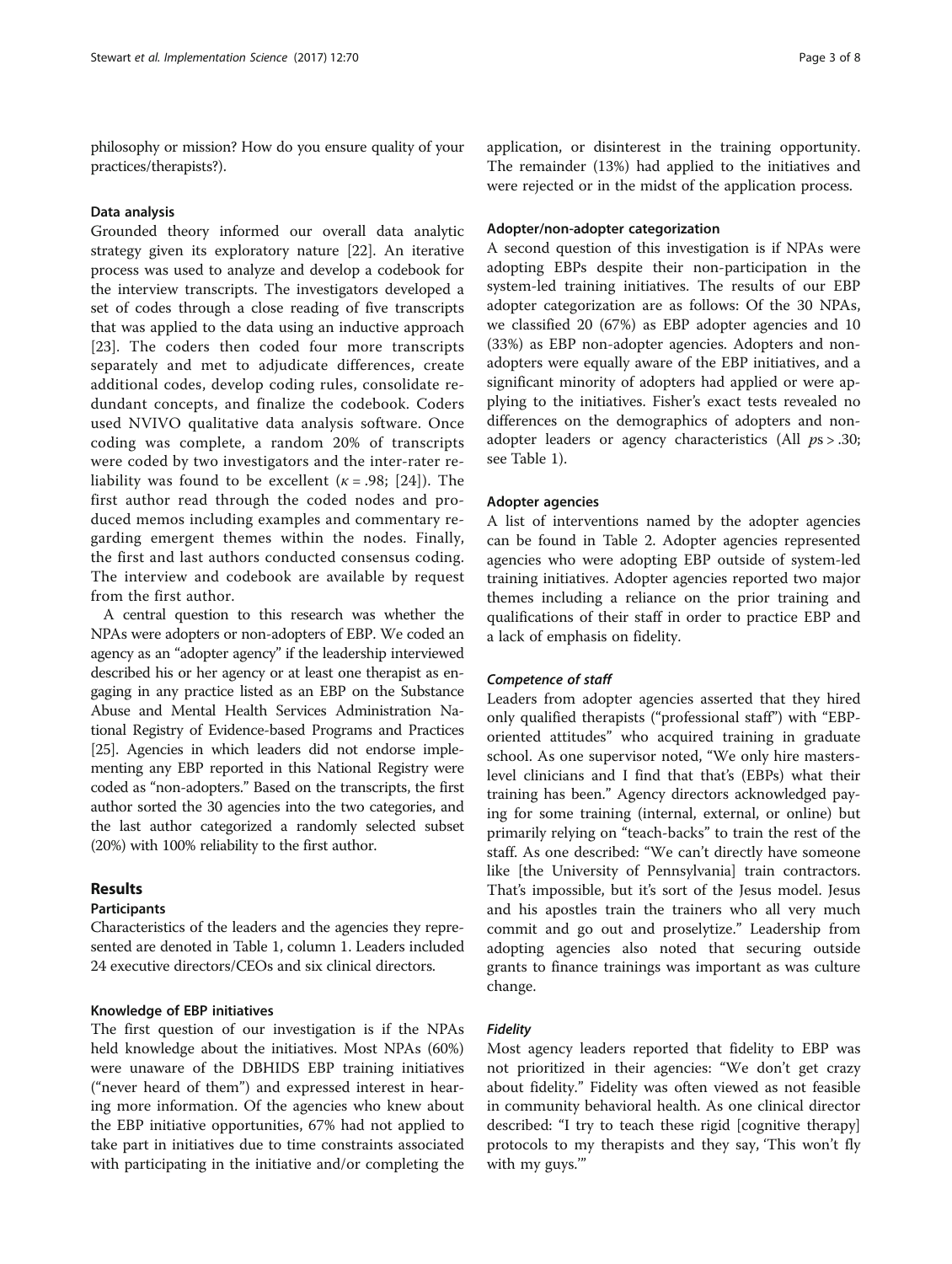| Leader/agency characteristics                                   | Total non-participants<br>$(N = 30)$ | Adopters<br>$(N = 20)$ | Non-adopters<br>$(N = 10)$ |
|-----------------------------------------------------------------|--------------------------------------|------------------------|----------------------------|
|                                                                 | $n$ (SD)                             | $n$ (SD)               | $n$ (SD)                   |
| Leader age                                                      | 54.82 (12.10)                        | 53.29 (12.80)          | 57.19 (11.07)              |
| Years at agency                                                 | 10.34 (8.16)                         | 9.39(7.33)             | 11.91 (9.53)               |
| Years at position                                               | 7.56(6.34)                           | 6.87(6.29)             | 8.70 (6.56)                |
| Average number of clients served<br>per year by leader's agency | 1049.81 (1030)                       | 929.35 (928.66)        | 1225.18 (1188.01)          |
|                                                                 | n(%)                                 | n(%)                   | n(%)                       |
| No knowledge of EBP initiatives                                 | 18 (60)                              | 12(60)                 | 6(60)                      |
| Knowledge of EBP initiatives                                    | 12(40)                               | 8(40)                  | 4(40)                      |
| Applied/applying to initiatives                                 | 4 (13%)                              | 4(20)                  | 0(0)                       |
|                                                                 |                                      |                        |                            |

<span id="page-5-0"></span>

|  |  | Table 1 Characteristics of non-participant agencies and leaders |  |  |
|--|--|-----------------------------------------------------------------|--|--|
|--|--|-----------------------------------------------------------------|--|--|

EBP evidence-based practice, NPAs non-participating agencies

#### Non-adopter agencies

Most leaders (60%) at non-adopter agencies required clarification on the definition of EBPs. The remainder were familiar with EBP but had clear philosophical objections.

#### Confusion about EBP

Many equated EBPs with outcomes. These administrators tended to view EBPs simply as a means to an end (i.e., collecting outcomes) rather than a manualized set of clinical practices that have been found to have robust patient outcomes in randomized controlled trials. For example, one leader said, "When I think about EBPs I think of tangible criteria that will measure where a person started, where at midpoint, and where they finally end."

| Table 2 List of treatments reported by adopter agencies |  |  |  |
|---------------------------------------------------------|--|--|--|
|---------------------------------------------------------|--|--|--|

#### Philosophical objections to EBP

The remaining leaders of non-adopter agencies demonstrated a clear understanding of EBPs but reported philosophical misgivings about EBPs and objections about the practices themselves and concerns about who is promoting these practices and their fit to community populations. One non-adopting CEO epitomized such misgivings when he noted: "I think it's unethical for CBH, which is after all an insurance company, to be pushing and promoting and putting words in therapists' mouths about what they should do."

Comparisons between non-adopter and adopter agencies We conducted post hoc thematic comparisons between adopter agencies and non-adopter agencies to identify if thematic differences emerged between the two groups. Differences between the two groups included attitudes about intervention-population fit, treatment approaches, policy-directed care, and quality assurance.

#### Attitudes about fit with population

Leaders from non-adopter agencies were more likely than leaders from adopter agencies to express concerns that EBPs (or manualized treatments) were not applicable to their work in community behavioral health centers, specifically their complex and comorbid client populations: "It [EBP] doesn't fit the needs of the people we are serving." Also prominent among non-adopter agency leadership were beliefs that EBPs should be blended with the "art" of therapy and real-life experiences, or that EBPs often do not apply holistically: "Sometimes I have to leave a manual or the theory and work with my gut because the clients I had before me were real clients with real need and need help and I can't just stick with the therapy."

In contrast, leaders from adopter agencies were more likely to believe that EBPs fit well with their population. As one remarked: "The [cognitive-behavior therapy]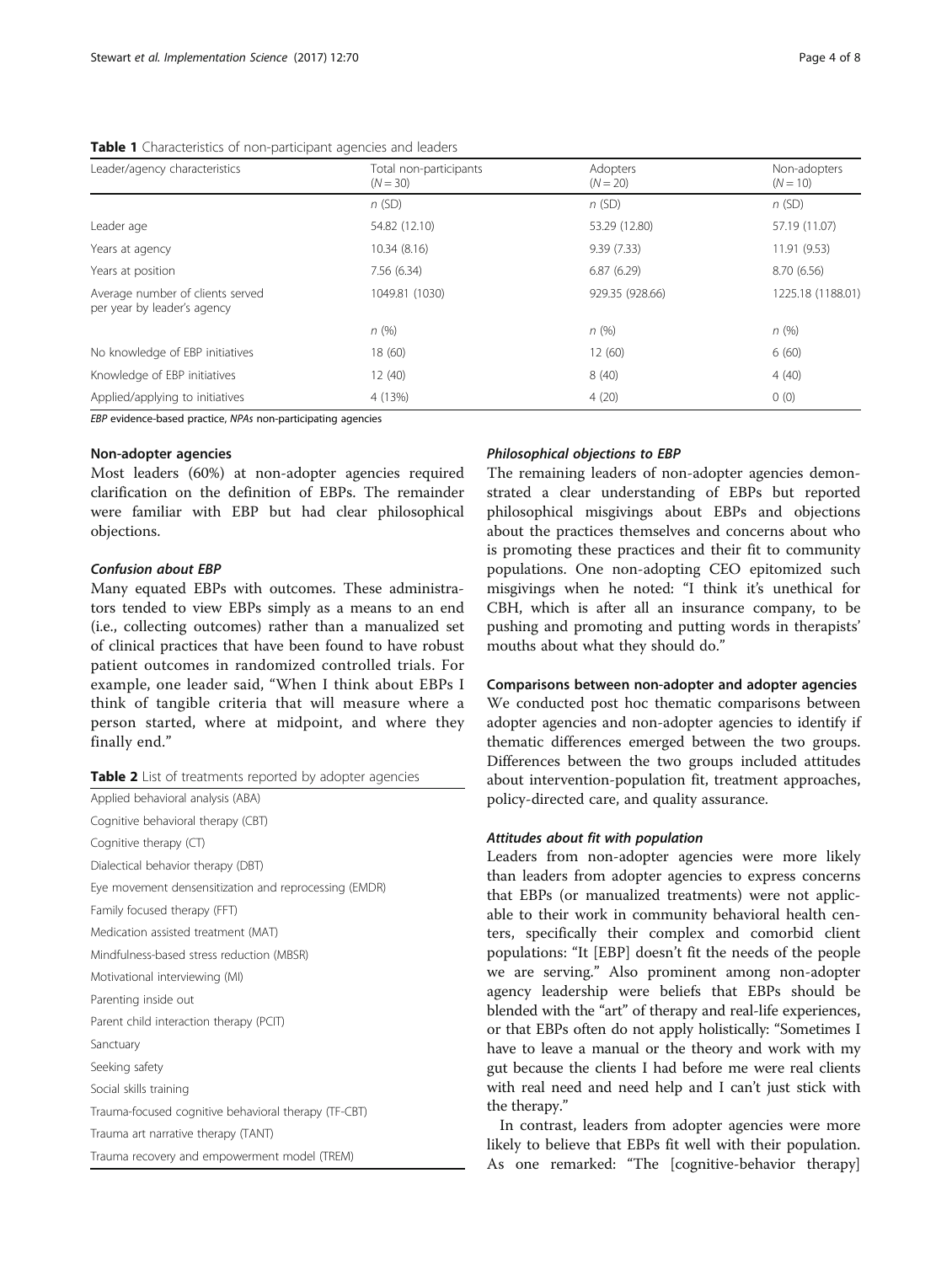treatment approach seems to be…direct for our population. Some of our population, their average is about 5th or 6th grade reading level. The gentlemen and women that we work with—seem to understand it well."

#### Treatment modalities

Leaders from non-adopting agencies reported using primarily spirituality and faith-based modalities. As one executive described, "We do the work of walking alongside hurting and broken people and we see that as sacred." In contrast, leadership from adopter agencies endorsed cognitive behavioral strategies and client-centered and eclectic approaches. As one clinical director explained, "It's not so unstructured that we look dynamic—as much as I hate to use this term, it's more eclectic cognitive therapy."

#### Quality assurance

When queried about treatment selection and overall quality assurance practices at their agencies, a majority of leaders from adopting agencies identified internal mechanisms, such as staff meetings, supervision, and internal and audits as quality assurance practices at their agencies. One director noted, "We firmly believe that in order to provide a service you need to have a highly trained and highly supervised staff who is receiving direct feedback in order to make sure we have treatment integrity." Non-adopter agency leadership primarily identified external system-level audits as a way to ensure quality: "And really, the audits that CBH has would check on those things [quality]."

#### **Discussion**

The present study is the first examination of community behavioral health agencies that do not participate in system-sponsored EBP training initiatives. This research is relevant and timely given the increasing number of public health settings in which EBPs are encouraged, often with associated resources such as free training and supervision, or an enhanced reimbursement rate. The results from our study indicate that many leaders from NPAs were unaware of the EBP initiative offerings, indicating lost opportunity and that policymakers may need to do more effective outreach to inform all providers of opportunities. Despite not participating in the formal EBP efforts led by the system, many of the NPAs in the Philadelphia system are implementing EBPs on their own accord with their own resources. Despite this promising and somewhat unexpected finding given the fiscal challenges in community behavioral health [[13, 26](#page-8-0)], leaders from adopter agencies unapologetically acknowledged that they did not prioritize rigid fidelity during the implementation process. Maintaining fidelity is resourceintensive, and it is not surprising that other demands in a community behavioral health agency take precedence. Although some research suggests a high level of adherence may not be necessary for successful treatment outcomes (e.g., [\[27\]](#page-8-0)), the efficacy (as well as acceptability and sustainability) of treatment implementation in the absence of fidelity checks remains an important empirical question.

This lack of focus on rigid fidelity may be best explained by the manner through which adopter agencies gained expertise in EBPs. Leaders from most adopting agencies reported that their agencies were not participating in any formal training, supervision, or consultation efforts, and relied instead on previously trained staff, 1 day workshops, and teach-backs. Although an updated survey is warranted, past surveys of training programs in many disciplines suggest that training programs fail to provide even a minimum level of EBP training [[28](#page-8-0)–[30](#page-8-0)]. It may be problematic to rely on the prior training of an incoming workforce. More research is needed on the efficacy of these training efforts compared with proven effective multi-component training models [\[31](#page-8-0)–[33](#page-8-0)]. Nonetheless, adopting agencies must be lauded for implementing complex practices such as EBPs without any systemic support.

Leadership from a number of non-adopting organizations reported not implementing EBP because they view EBPs as incompatible with their agency's clinical practice. Almost every implementation science framework describes the importance of the fit between the intervention and the population in which it will be implemented [[34, 35](#page-8-0)], and stakeholders consistently raise it as a challenge to the adoption and use of EBP [[36](#page-8-0)–[41](#page-8-0)]. Interestingly, in our prior work with stakeholders in Philadelphia who participated in the EBP training initiatives, we found that leadership did not raise intervention/client fit characteristics as a barrier to implementation and were more likely to label the fit between intervention and client as a facilitator [\[13](#page-8-0)]. In addition, leadership from adopting organizations in the current study reported that EBPs fit well with their population. Whether adopters and non-adopter agencies serve different clientele remains an empirical question. It is also possible that implementing an EBP may change attitudes about intervention/client fit. Nonetheless, this fundamental difference between adopters and non-adopters in their belief that a particular EBP or EBPs in general is compatible with their clients suggests an important lever for intervention. Continued work is needed with non-adopters to understand these beliefs and perhaps to shift the standard manual or training protocol to fit the realities and needs of front-line service providers and administrators. Although vivid case presentations of research-based treatments hold some persuasive value with clinicians [\[42](#page-8-0)], more empirical research is needed on whether focused EBP promotional efforts can change attitudes or translate to training interest at the leadership level. In addition,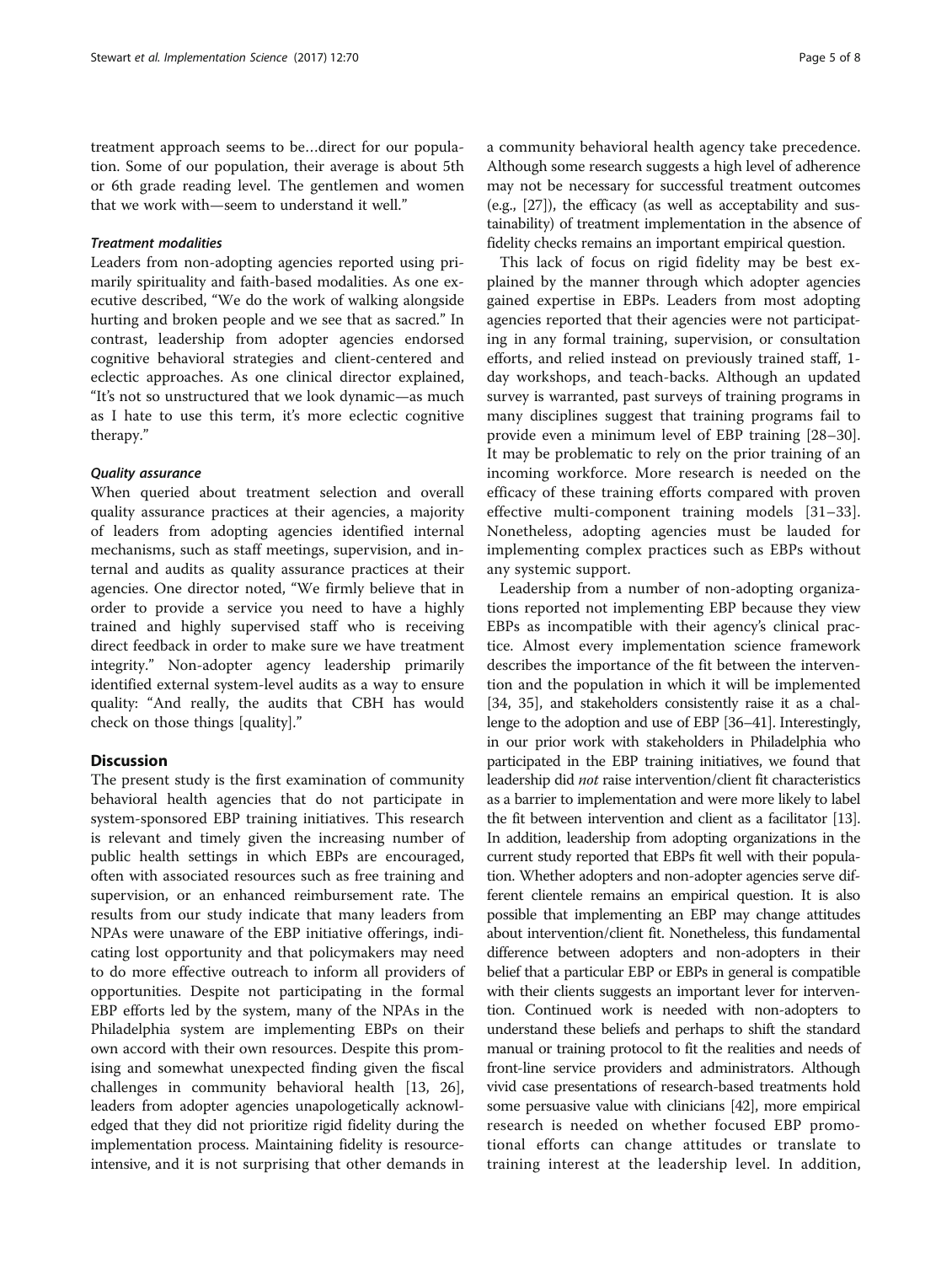several non-adopters were unclear about the basic fundamentals defining EBP, indicating different promotional strategies are needed across NPAs.

Although leadership from adopter agencies endorsed the use of internal quality assurance mechanisms, leaders from both adopter and non-adopter agencies saw payer audits and documentation requirements as an acceptable form of quality assurance. This promising finding suggests that agency leadership may find audits helpful towards their goal of maintaining and enhancing quality. Regulators and policymakers therefore have an opportunity to design their audits with the potential to regulate the use of EBP [[43](#page-9-0)–[45\]](#page-9-0). If audits can at least partially achieve the goal of driving clinical practice and quality, perhaps it is time to re-visit the oft-stated axiom that "mandates do not work" to improve EBP implementation. Similar to prior findings [[13](#page-8-0)], our results suggest that clear messaging and prioritizing as part of these mandates is essential for them to achieve their desired effects. More research is also needed on the most effective strategies and channels to educate about and promote EBPs to stakeholders.

Several study limitations should be mentioned. First, our results are based on interview self-report data, and self-presentation bias may be present on behalf of the individual or the organization. Most indicators suggest that administrators were forthright—in fact many seemed eager to share frank opinions. Although our raters achieved perfect reliability, our classification of agencies as adopter or non-adopter agencies was not confirmed with observation or chart review. Recent research cautions that therapist report of the services they deliver may be inaccurate, overestimating the amount of EBP present [[46](#page-9-0)]. An additional limitation of our classification is that agency leaders were not specifically queried on the NREPP registry but probed regarding general practices; we may have missed report of some EBP as a result. This study only included the perspective of agency leadership; it would be interesting to also include the perspective of other stakeholders including therapists and consumers to understand if their perspectives diverge [\[2](#page-8-0), [13](#page-8-0)]. Our qualitative sample was small, limiting statistical comparisons we can make between characteristics of adopter and non-adopter leaders and agencies. Lastly, our findings are specific to one behavioral health system and factors specific to this system may limit generalizability of the findings.

#### Conclusions

The current study lends support to the idea that EBP is diffusing beyond those who are reached through formal initiatives. Despite this promising finding, our results suggest less than optimal training and supervisory conditions with little attention to fidelity, which may lead to compromised outcomes [\[47\]](#page-9-0). It is still impressive, however, to note that these agencies have chosen to implement EBP using their own resources. Unlike the cost of undertaking entire initiatives, it may be cost-effective for policymakers to intervene with specific strategies to enhance training, supervision, and fidelity in these "lowhanging fruit" adopting agencies. It is also possible that self-resourcing adopting agencies may endow leadership with more buy-in as compared to those who participate in EBP training initiatives, another empirical question for future research. The present research suggests the need for alternative strategies to educate about and enhance EBP more widely within a system (including consumers), beyond additional training initiatives.

#### **Endnote**

<sup>1</sup>Community Behavioral Health (CBH) is a not-forprofit  $501(c)(3)$  corporation contracted by the City of Philadelphia for provision of behavioral health coverage for the City's over 500,000 Medicaid-enrolled individuals.

#### Abbreviations

CBH: Community Behavioral Health; DBHIDS: Department of Behavioral Health and Intellectual disAbility Services; EBPs: Evidence-based practices; NPA: Non-participating agency

#### Acknowledgements

We are especially grateful for the support that the Department of Behavioral Health and Intellectual disAbility Services has provided for this project, and for the Evidence Based Practice and Innovation (EPIC) group. We would also like to thank all of the agency administrators who participated in the study, making it possible.

#### Funding

The UPenn Implementation Science Working Group Pilot Fund (Stewart), NIMH F32 MH103960 (Stewart), and NIMH K23 MH099179 (Beidas).

#### Availability of data and materials

Interview, codebook, transcripts, and analyses are available from the corresponding author.

#### Authors' contributions

All authors substantially contributed to the conception, design, and analysis of the work and provided the final approval of the version to be published.

#### Competing interests

The authors declare that they have no competing interests.

# Consent for publication

Not applicable.

#### Ethics approval and consent to participate

The Institutional Review Boards of the University of Pennsylvania and the City of Philadelphia approved all study procedures and all ethical guidelines were followed.

#### Publisher's Note

Springer Nature remains neutral with regard to jurisdictional claims in published maps and institutional affiliations.

#### Author details

<sup>1</sup>Department of Psychiatry, University of Pennsylvania Perelman School of Medicine, Philadelphia, PA, USA. <sup>2</sup>School of Social Service Administration University of Chicago, Chicago, IL, USA. <sup>3</sup> Department of Behavioral Health and Intellectual disAbility Services, Philadelphia, PA, USA. <sup>4</sup>Community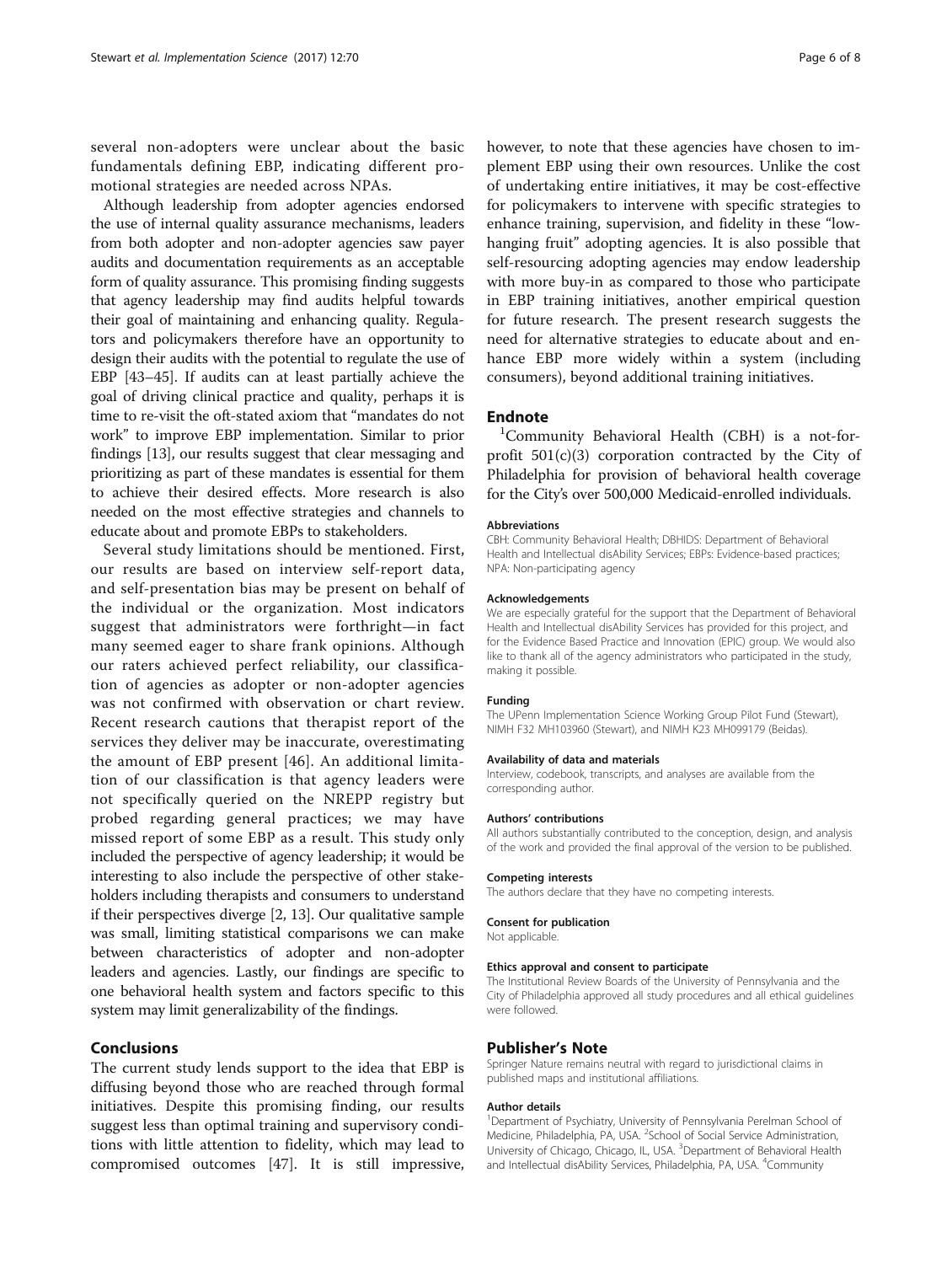<span id="page-8-0"></span>Behavioral Health, Philadelphia, PA, USA. <sup>5</sup>American Psychological Association, Washington, DC, USA.

#### Received: 19 October 2016 Accepted: 8 May 2017 Published online: 25 May 2017

#### References

- 1. Aarons GA, Sawitzky AC. Organizational culture and climate and mental health provider attitudes toward evidence-based practice. Psychol Serv. 2006;3:61–72.
- 2. Aarons GA, Wells RS, Zagursky K, Fettes DL, Palinkas LA. Implementing evidence-based practice in community mental health agencies: a multiple stakeholder analysis. Am J Public Health. 2009;99:2087–95.
- 3. Aarons GA. Mental health provider attitudes toward adoption of evidencebased practice: the evidence-based practice attitude scale (EBPAS). Ment Health Serv Res. 2004;6:61–74.
- 4. Ganju V. Implementation of evidence-based practices in state mental health systems: implications for research and effectiveness studies. Schizophr Bull. 2003;29:125–31.
- 5. Gotham HJ. Advancing the implementation of evidence-based practices into clinical practice: how do we get there from here? Prof Psychol Res Pract. 2006;37:606–13.
- Institute of Medicine. Crossing the quality chasm: a new health system for the 21st century [Internet]. Washington, D.C.: National Academies Press; 2001 [cited 2016 Aug 29]. Available from:<http://www.nap.edu/catalog/10027>
- 7. Cristofalo MA. Implementation of health and mental health evidence-based practices in safety net settings. Soc Work Health Care. 2013;52:728–40.
- 8. Hemmelgarn AL, Glisson C, James LR. Organizational culture and climate: implications for services and interventions research. Clin Psychol Sci Pract. 2006;13:73–89.
- 9. Bond GR, Drake RE, McHugo GJ, Peterson AE, Jones AM, Williams J. Longterm sustainability of evidence-based practices in community mental health agencies. Adm Policy Ment Health. 2014;41:228–36.
- 10. Klein KJ, Knight AP. Innovation implementation overcoming the challenge. Curr Dir Psychol Sci. 2005;14:243–6.
- 11. Raghavan R, Bright CL, Shadoin AL. Toward a policy ecology of implementation of evidence-based practices in public mental health settings. Implement Sci IS. 2008;3:26.
- 12. Rubin RM, Hurford MO, Hadley T, Matlin S, Weaver S, Evans AC. Synchronizing watches: the challenge of aligning implementation science and public systems. Adm. Policy Ment. Health Ment. Health Serv. Res. [Internet]. 2016 [cited 2016 Sep 6]; Available from: http://link.springer.com/ [10.1007/s10488-016-0759-9](http://dx.doi.org/10.1007/s10488-016-0759-9)
- 13. Beidas RS, Stewart RE, Adams DR, Fernandez T, Lustbader S, Powell BJ, et al. A Multi-Level Examination of Stakeholder Perspectives of Implementation of Evidence-Based Practices in a Large Urban Publicly-Funded Mental Health System. Adm Policy Ment Health. 2016;43:893–908.
- 14. Olin SS, Nadeem E, Gleacher A, Weaver J, Weiss D, Hoagwood KE, et al. What predicts clinician dropout from state-sponsored managing and adapting practice training. Adm. Policy Ment. Health Ment. Health Serv. Res. [Internet]. 2015 [cited 2016 Oct 3]; Available from: http://link.springer.com/ [10.1007/s10488-015-0709-y.](http://dx.doi.org/10.1007/s10488-015-0709-y)
- 15. Skriner LC, Wolk CB, Stewart RE, Adams DR, Rubin RM, Evans AC, et al. Therapist and Organizational Factors Associated with Participation in Evidence-Based Practice Initiatives in a Large Urban Publicly-Funded Mental Health System. J Behav Health Serv Res. [Internet]. 2017 [cited 2017 May 4]; Available from: [http://link.springer.com/10.1007/s11414-017-9552-0.](http://link.springer.com/10.1007/s11414-017-9552-0)
- 16. Powell BJ, Beidas RS, Rubin RM, Stewart RE, Wolk CB, Matlin SL, et al. Applying the Policy Ecology Framework to Philadelphia's Behavioral Health Transformation Efforts. Adm Policy Ment Health. 2016;43:909–26.
- 17. Powell BJ, Proctor EK, Glass JE. A systematic review of strategies for implementing empirically supported mental health interventions. Res Soc Work Pract. 2014;24:192–212.
- 18. Creed TA, Stirman SW, Evans AC, Beck AT. A model for implementation of cognitive therapy in community mental health: the Beck initiative. Behav Ther. 2010;37:56–65.
- 19. Stirman SW, Spokas M, Creed TA, Farabaugh DT, Bhar SS, Brown GK, et al. Training and consultation in evidence-based psychosocial treatments in public mental health settings: the ACCESS model. Prof Psychol Res Pract. 2010;41:48–56.
- 20. Beidas RS, Adams DR, Kratz HE, Jackson K, Berkowitz S, Zinny A, et al. Lessons learned while building a trauma-informed public behavioral health system in the City of Philadelphia. Eval Program Plann. 2016;59:21–32.
- 21. Achara-Abrahams I, Evans AC, King JK. Recovery-focused behavioral health systems transformation: a framework for change and lessons learned from Philadelphia. Addict Recovery Manag Theory Sci Pract. 2011;187–208.
- 22. Glaser B, Strauss A. The discovery of grounded theory: strategies for qualitative research. New Brunswick u.a: Aldine Transaction; 1999.
- 23. Bradley EH, Curry LA, Devers KJ. Qualitative data analysis for health services research: developing taxonomy, themes, and theory. Health Serv Res. 2007; 42:1758–72.
- 24. Landis JR, Koch GG. The measurement of observer agreement for categorical data. Biometrics. 1977;33:159–74.
- 25. Substance abuse and mental health services administration national registry of evidence-based programs and practices [Internet]. [cited 2015 May 17]. Available from:<https://www.samhsa.gov/nrepp>
- 26. Stewart RE, Adams DR, Mandell DS, Hadley TR, Evans AC, Rubin R, et al. The perfect storm: collision of the business of mental health and the implementation of evidence-based practices. Psychiatr Serv Wash DC. 2016;67:159–61.
- 27. Webb CA, DeRubeis RJ, Barber JP. Therapist adherence/competence and treatment outcome: a meta-analytic review. J Consult Clin Psychol. 2010;78: 200–11.
- 28. Crits-Christoph P, Frank E, Chambless DL, Brody C, Karp JF. Training in empirically validated treatments: what are clinical psychology students learning? Prof Psychol Res Pract. 1995;26:514–22.
- 29. Hoge MA, Tondora J, Marrelli AF. The fundamentals of workforce competency: implications for behavioral health. Adm Policy Ment Health Ment Health Serv Res. 2005;32:509–31.
- 30. Weissman MM, Verdeli H, Gameroff MJ, Bledsoe SE, Betts K, Mufson L, et al. National survey of psychotherapy training in psychiatry, psychology, and social work. Arch Gen Psychiatry. 2006;63:925.
- 31. Herschell AD, Kolko DJ, Baumann BL, Davis AC. The role of therapist training in the implementation of psychosocial treatments: a review and critique with recommendations. Clin Psychol Rev. 2010;30:448–66.
- 32. Nakamura BJ, Selbo-Bruns A, Okamura K, Chang J, Slavin L, Shimabukuro S. Developing a systematic evaluation approach for training programs within a train-the-trainer model for youth cognitive behavior therapy. Behav Res Ther. 2014;53:10–9.
- 33. Sholomskas D, Syracuse-Siewert G, Rousanville B, Ball S, Nuro K, Carroll K. We don't train in vain: a dissemination trial of three strategies of training clinicians in cognitive behavioral therapy. J Consult Clin Psychol. 2005;73: 106–15.
- 34. Aarons GA, Hurlburt M, Horwitz SM. Advancing a conceptual model of evidence-based practice implementation in public service sectors. Adm Policy Ment Health. 2011;38:4–23.
- 35. Damschroder LJ, Aron DC, Keith RE, Kirsh SR, Alexander JA, Lowery JC. Fostering implementation of health services research findings into practice: a consolidated framework for advancing implementation science. Implement Sci IS. 2009;4:50.
- 36. Nelson TD, Steele RG. Predictors of practitioner self-reported use of evidencebased practices: practitioner training, clinical setting, and attitudes toward research. Adm Policy Ment Health Ment Health Serv Res. 2007;344:319–30.
- 37. Nelson TD, Steele RG, Mize JA. Practitioner attitudes toward evidence-based practice: themes and challenges. Adm Policy Ment Health Ment Health Serv Res. 2006;33:398–409.
- 38. Pagoto SL, Spring B, Coups EJ, Mulvaney S, Coutu M-F, Ozakinci G. Barriers and facilitators of evidence-based practice perceived by behavioral science health professionals. J Clin Psychol. 2007;63:695–705.
- 39. Riley WT, Schumann MF, Forman-Hoffman VL, Mihm P, Applegate BW, Asif O. Responses of practicing psychologists to a web site developed to promote empirically supported treatments. Prof Psychol Res Pract. 2007;38:44–53.
- 40. Gallo KP, Barlow DH. Factors involved in clinician adoption and nonadoption of evidence-based interventions in mental health. Clin Psychol Sci Pract. 2012;19:93–106.
- 41. Stewart RE, Stirman SW, Chambless DL. A Qualitative Investigation of Practicing Psychologists' Attitudes Toward Research-Informed Practice: Implications for Dissemination Strategies. Prof Psychol Res Pract. 2012;43:100–9.
- 42. Stewart RE, Chambless DL. Interesting practitioners in training in empirically supported treatments: research reviews versus case studies. J Clin Psychol. 2010;66:73–95.